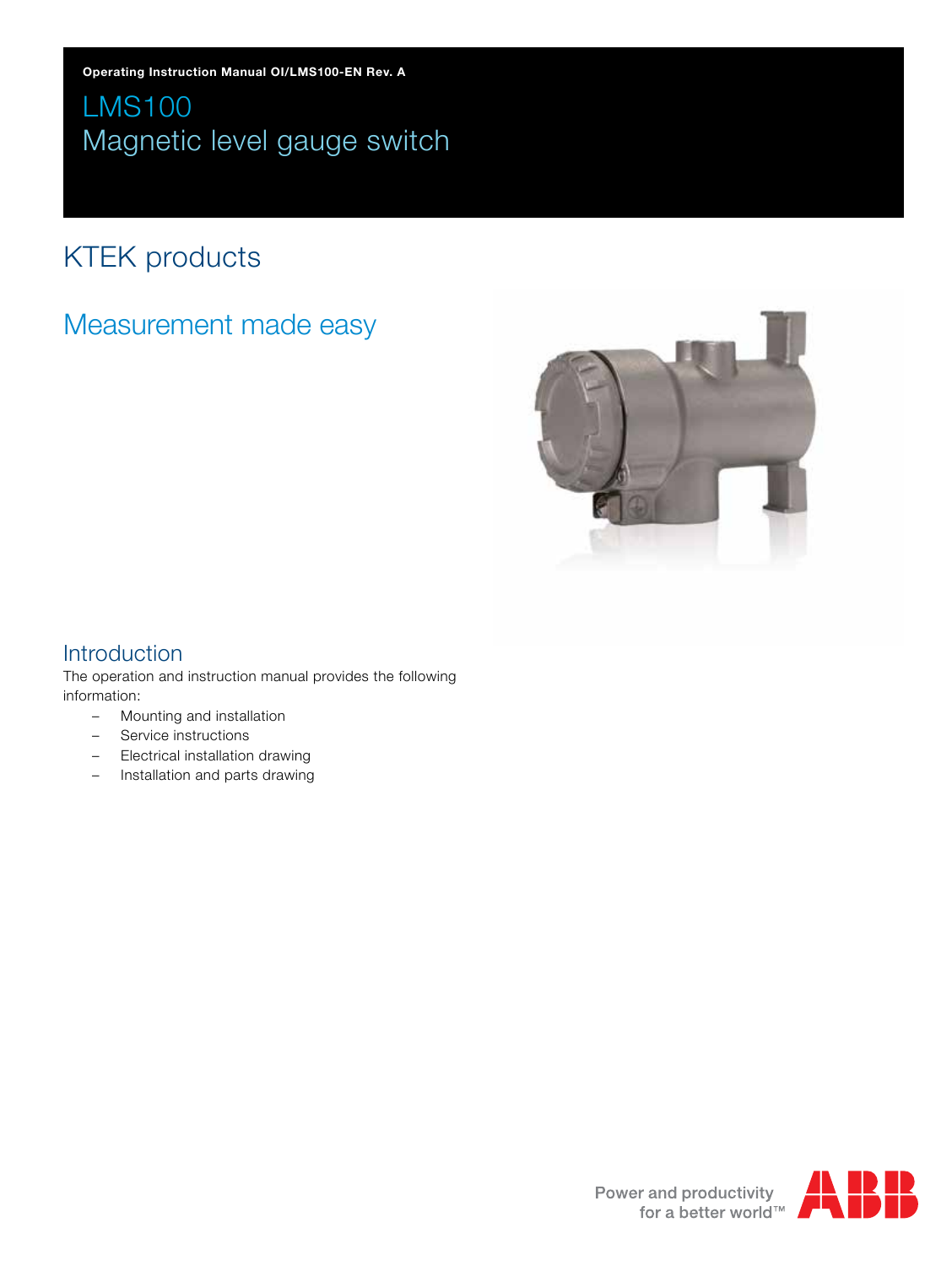## Table of Contents

| 1.0 |                                                                                                                                                                                                                                                   |
|-----|---------------------------------------------------------------------------------------------------------------------------------------------------------------------------------------------------------------------------------------------------|
| 2.0 |                                                                                                                                                                                                                                                   |
| 3.0 |                                                                                                                                                                                                                                                   |
| 4.0 |                                                                                                                                                                                                                                                   |
| 5.0 | 5.2 Requirements for Hazardous Locations 6<br>5.2.2 Nameplate Marking Procedure<br>(Declaration of Protection Concept) 6<br>5.2.3 Flameproof / Explosion<br>5.2.4 Protection by Enclosure Requirements 7<br>5.2.5 Inrinsic Safety / Non-Incendive |
| 6.0 |                                                                                                                                                                                                                                                   |
| 7.0 |                                                                                                                                                                                                                                                   |
| 8.0 |                                                                                                                                                                                                                                                   |
| 9.0 |                                                                                                                                                                                                                                                   |
|     |                                                                                                                                                                                                                                                   |
|     |                                                                                                                                                                                                                                                   |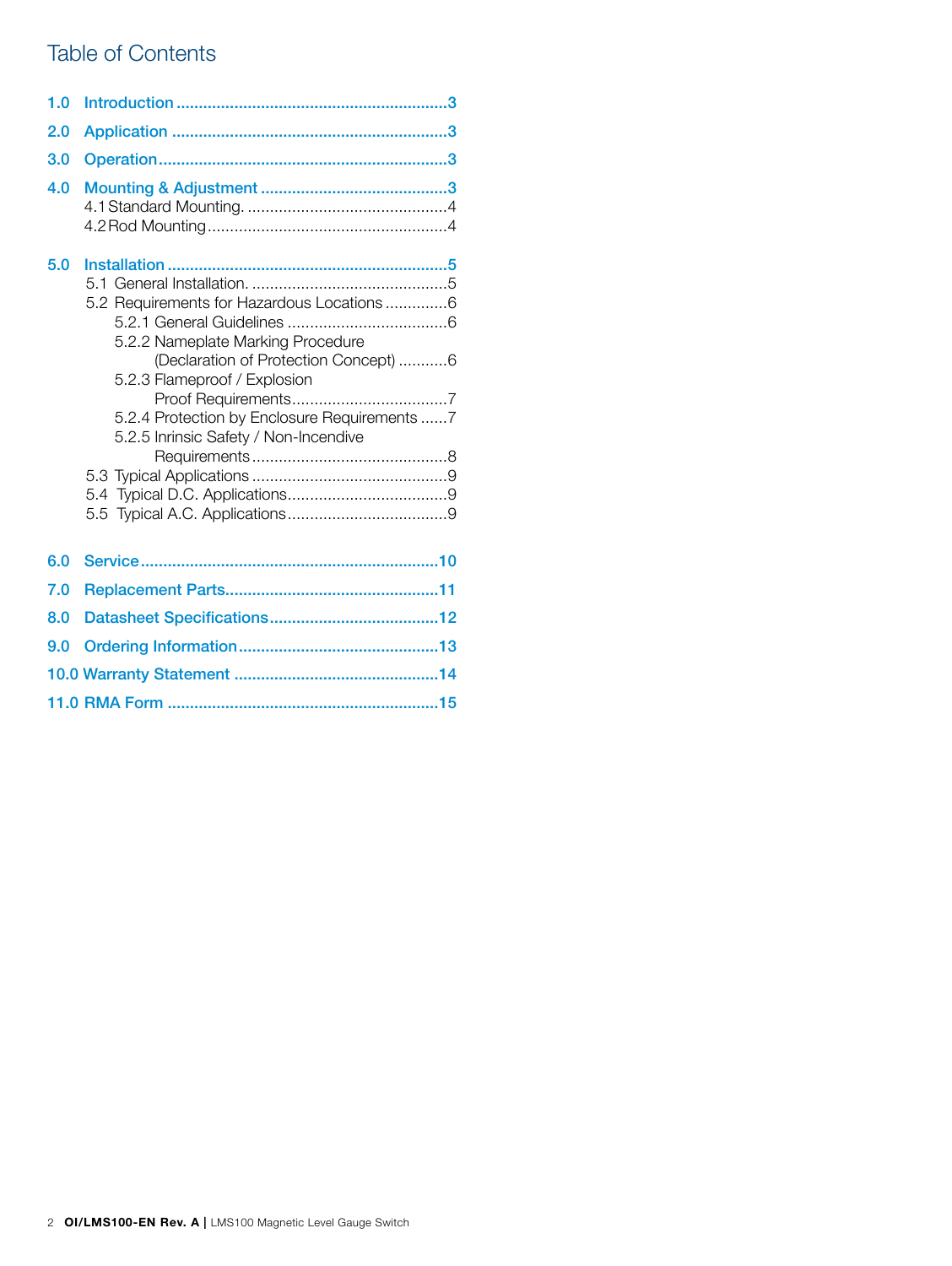# 1.0 Introduction

The LMS100 is a magnetically actuated single pole, double throw switch. When the LMS100 is mounted on a KM26 Magnetic Level Gauge, LS Series Cage Level switch or an External Chamber that contains a magnetic float, it can sense high or low levels within a vessel. The unique magnetic coupling action eliminates the need for seals, diaphragms, spring or torque tubes. There is no physical contact with the process. Magnetic coupling also eliminates the necessity of process connections and ensures total isolation from the process.

# 2.0 Application

The LMS100 will provide either a normally open or normally closed dry contact which may be used to activate external devices such as alarms or solenoids. Its main application is to sense the passing of a magnetic float in a KM26, or similar chamber, attached to a vessel containing a fluid. These trip points can be used for alarms or to activate a pump motor starter relay.

# 3.0 Operation

The LMS100 consists of a form C reed switch and a magnet. The reed switch uses precious metal contacts in an inert gas atmosphere sealed by glass to metal bond. A magnetic float traveling relative to the LMS100 causes the reed switch to change state. After the float has passed, the reed switch will maintain its state until the float reverses direction and passes the switch in the opposite direction. The action of the switch is break before make. The hermetically sealed contacts serve to ensure a high degree of hazardous area safety, weather resistance and general reliability of the product.

# 4.0 Mounting & Adjustment

The LMS100 is mounted using two stainless steel clamps that pass around the mounting ears attached to the switch housing. The switch can be easily positioned by loosening the clamp and sliding the switch to the correct position on the chamber. Other switches can be added at any time, without the concern for additional process piping or valves. Note that two switches can be mounted so that they can trip at the same point.

### **NOTE**

- 1. Do not use the switch on chambers with operating temperatures above 300°F / 149°C without using insulation between the switch and the chamber to keep the temperature of the switch from exceeding 300°F/ 149°C. Consult factory.
- 2. Any conduit or fittings connected to an LMS100 magnetically activated switch should be non-magnetic material. This is necessary to avoid interference with the operation of the KM26 Magnetic Liquid Level Indicator or other magnetically activated switches.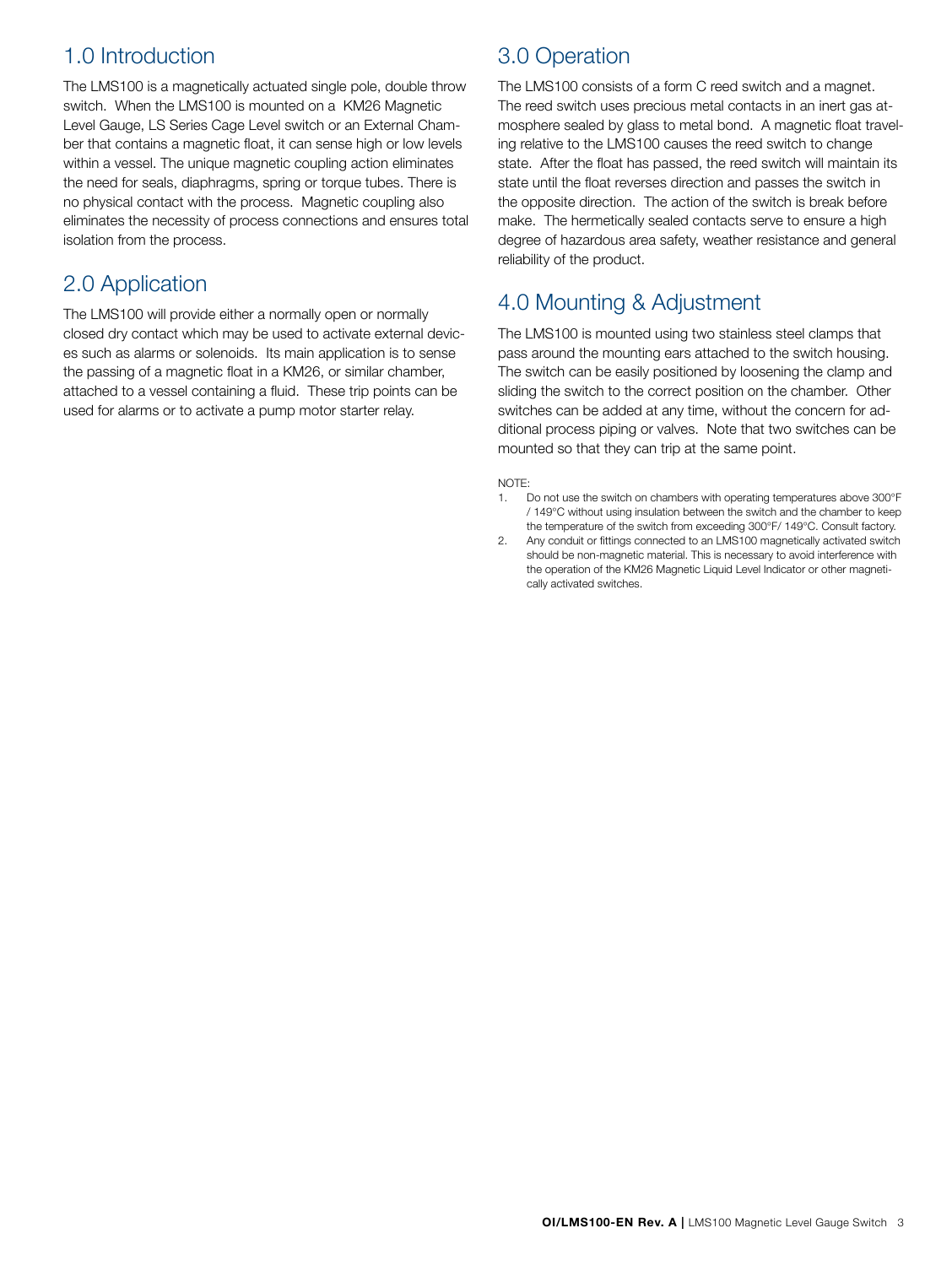### **4.1 Standard Mounting**

The following procedure outlines the steps necessary to install the switch:

- 1. Mount the switch to the chamber where you want the switch to trip. The switch should be mounted 90° from the indicator assembly to insure optimum magnetic coupling.
- 2. The float must be cycled past the switch in both directions to insure that the switch will operate properly when put into service.





### **4.2 Rod Mounting**



#### Note:

- 1. KM26 chambers that are furnished with factory installed insulation blankets may have switches mounted via special rod mount brackets to a factory installed switch mount rod that is external to the insulation. (See section 4.2)
- 2. When mounting/adjusting rod mounted LMS100, ensure that the mounting "ears" of the switch are flush against the float chamber to allow proper switch function. Also, be sure to tighten all mounting bolt hardware once switch is correctly mounted into position (figure 4.2)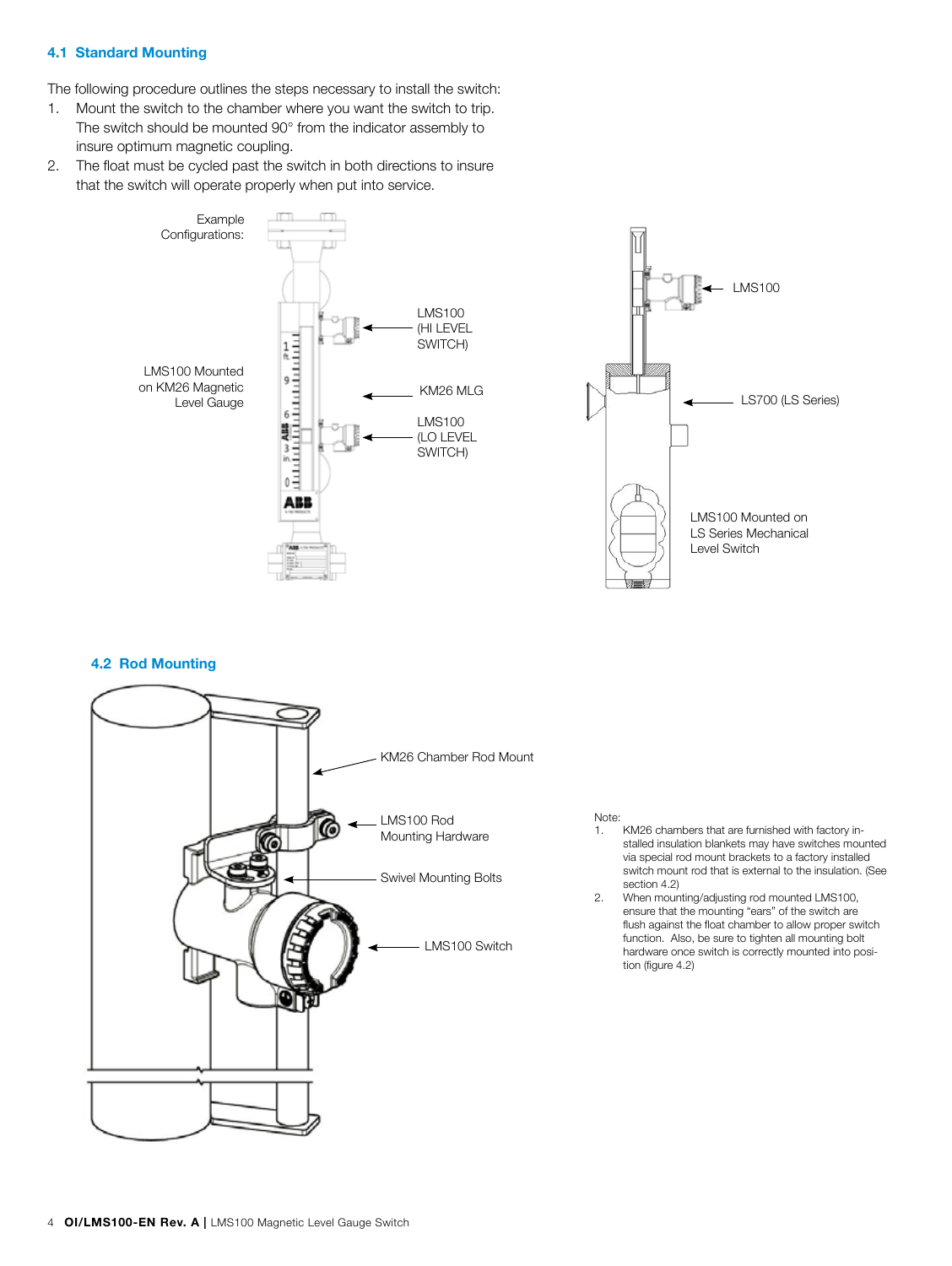## 5.0 Installation



**WARNING!** SERVICE TEMPERATURE OF THE LMS100 IS DEPENDENT ON PROCESS TEMPERATURE, MOUNTING METHOD, AND INSULATION USAGE. REFER TO THE TABLE BELOW TO DETERMINE THE MAXIMUM SAFE PROCESS TEMPERATURE FOR EACH APPROVED COMBINATION OF INSULATION AND MOUNTING.

| <b>Mounting</b> | <b>Insulation</b>   | <b>Max Process</b> |
|-----------------|---------------------|--------------------|
| Standard (A1)   | None (Y0)           | 300 °F (148.8 °C)  |
| Rod Mount (A2)  | None (Y0)           | 350°F (176.6 °C)   |
| Standard (A1)   | Insulation Pad (P1) | 575°F (301.6 °C)   |
| Rod Mount (A2)  | Chamber Insulation  | 800°F (426.6 °C)   |

CAUTION! TO ENSURE SAFE AND RELIABLE OPERATION, DO NOT OPERATE THE SWITCH BEYOND THE FOLLOWING MAXIMUM ELECTRICAL PARAMETERS: MAX VOLTAGE: 250 V AC/DC MAX CURRENT: 1 A MAX POWER: 60 W/VA

### **5.1 General Installation**

**CAUTION:** Make sure Circuit is de-energized prior to Installing the switch. If INstalling in a hazadous location, Read requirements in 5.2 before proceeding.

- 1. To remove the cover, first unlock the cover security bolt located at the 5 o'clock position of the cover, by turning it clockwise with an M2.5 hex key. When the bolt head no longer touches the cover, grip the cover tightly and rotate it counterclockwise to remove.
- 2. Remove the terminal plug from the terminal. Connect the field wires to the terminal plug according to the application. See the wiring diagram below. (figure 5.1a)
- 3. All field wiring that is connected to the LMS100 switch must comply with NEC, CEC, or any other applicable regional electrical codes.



Figure 5.1b



Figure 5.1a: Contact closure shown for both conditions of the switch relative to the magnetic float.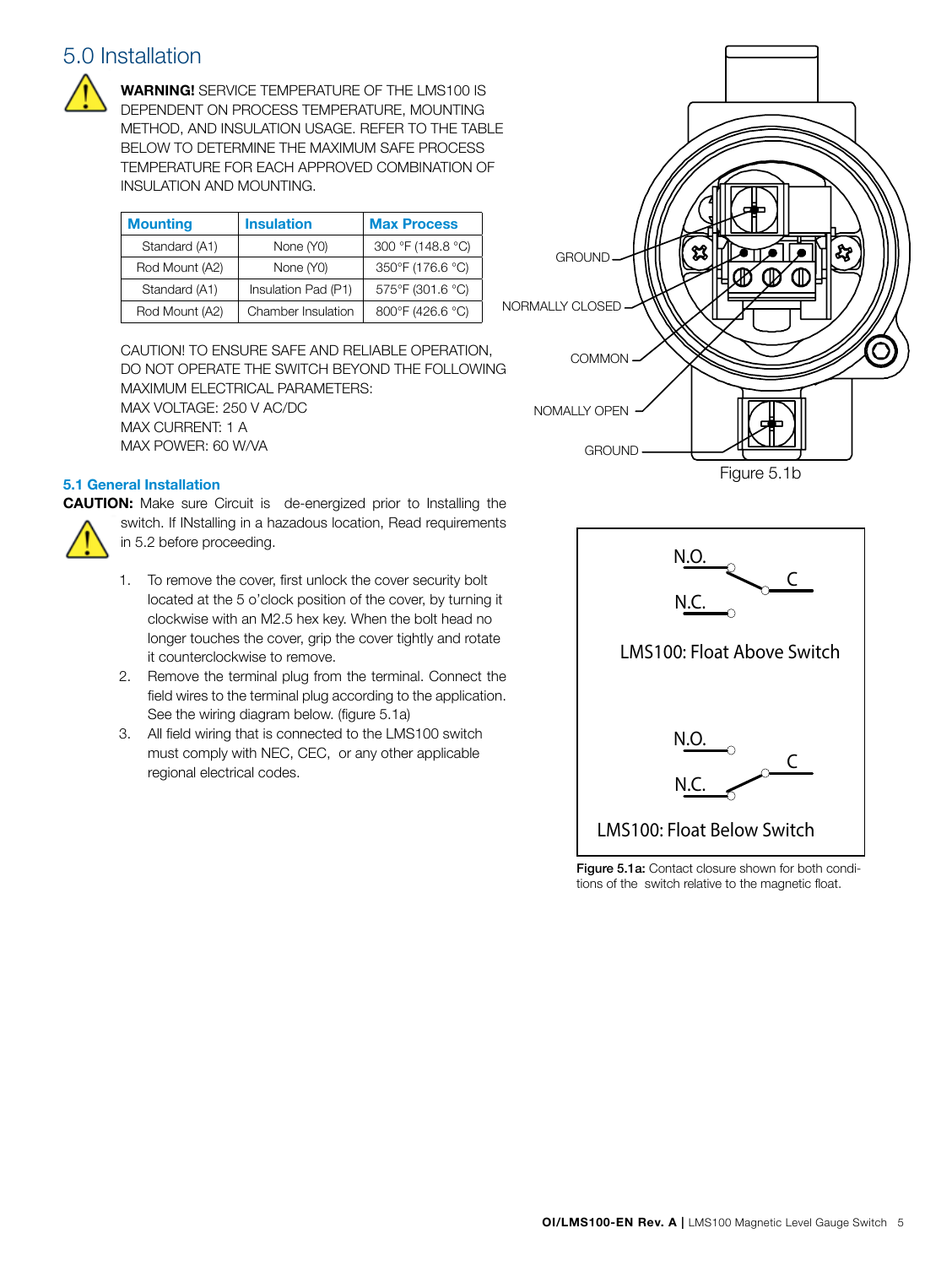### 5.2 Requirements for Hazardous Locations

### **5.2.1 General Guidelines**

- 1. WARNING! MAKE SURE ALL CIRCUITS ARE DE-ENER-GIZED PRIOR TO INSTALLATION.
- 2. The LMS100 has been evaluated as an Installation (Overvoltage) Category 1 / Pollution Degree 2 apparatus per IEC 1010.  $\frac{1}{2}$   $\frac{1}{2}$   $\frac{1}{2}$   $\frac{1}{2}$   $\frac{1}{2}$   $\frac{1}{2}$   $\frac{1}{2}$   $\frac{1}{2}$   $\frac{1}{2}$   $\frac{1}{2}$   $\frac{1}{2}$   $\frac{1}{2}$   $\frac{1}{2}$   $\frac{1}{2}$   $\frac{1}{2}$   $\frac{1}{2}$   $\frac{1}{2}$   $\frac{1}{2}$   $\frac{1}{2}$   $\frac{1}{2}$   $\frac{1}{2}$   $\frac{1}{2}$
- 3. The maximum altitude of operation is 6560 feet (2000 o. The maxime<br>meters).
	- 4. The LMS100 is designed with both internal and external protective earth (ground) terminals.
	- 5. Housing and cover are made from 316L SS. Assess L material suitability for the target environment before deploying.
	- 6. Additional flamepath information available upon request.
		- 7. Product label may be susceptible to electrostatic charge buildup in Group III environments. Care should be taken to prevent the buildup of electrostatic charge. Clean only with a damp cloth  $\overline{a}$  and  $\overline{a}$  and  $\overline{a}$  and  $\overline{a}$  and  $\overline{a}$  and  $\overline{a}$  and  $\overline{a}$  and  $\overline{a}$  and  $\overline{a}$  and  $\overline{a}$  and  $\overline{a}$  and  $\overline{a}$  and  $\overline{a}$  and  $\overline{a}$  and  $\overline{a}$  and  $\overline$
- 8. Do not torque any attached conduits, thread adapters, reducers, elbows, or cable glands beyond the manufacturer's recommended installation torque. Torque requirements for the LMS100's optional thread adapters are listed below.

| <b>Option</b> | <b>Description</b>                    | <b>Recommended</b><br><b>Torque</b> |
|---------------|---------------------------------------|-------------------------------------|
| U8            | M20 adapter 316 SS                    | 32.5 Nm                             |
| F8            | $1/2$ inch by $1/2$ inch<br>NPT elbow | 35 Nm                               |
| F9            | 1/2 inch NPT by M20<br>elbow          | 35 Nm                               |

#### **5.2.2 Nameplate Marking Procedure (Declaration of Protection Concept) ECOMPANDED ET FOLCO**

Before installing the switch, permanently indicate the protection concept associated with the hazardous area by marking the corresponding box on the product label. Only one box shall be marked. The chosen protection concept cannot be altered and shall govern the use of the product until end of life. If more than one protection concept is marked, the switch must be removed from the hazardous area immediately.

|                | LMS100.XX.XX.XX.XX<br>SN: 3K650000000000 |                                                                  | $\Box$ NI: CLI DIV2 GP ABCD T6 $\Box$ XP: CLI GP ABCD T6                                                                     |                          | $\Box$ IS: CLI GP ABCD T6                                          |
|----------------|------------------------------------------|------------------------------------------------------------------|------------------------------------------------------------------------------------------------------------------------------|--------------------------|--------------------------------------------------------------------|
| ABB            |                                          |                                                                  | CLII DIV2 GP EFG T6; CLIII T6                                                                                                | CLII GP EFG T6: CLIII T6 | CLII GP EFG T6; CLIII T6                                           |
|                |                                          |                                                                  | CLI Zn2 AEx nC IIC T6T1                                                                                                      | CLIZn1 AEx d IIC T6T1    | CLIZn0 AEx ia IIC T6T1                                             |
| K-TEK PRODUCTS |                                          | MAGNETIC SWITCH                                                  | Ex nC IIC T6T1 Gc                                                                                                            | $Ex$ d IIC T6T1 Gb       | Ex ia IIC T6T1 Ga                                                  |
| MADE IN USA    | <b>250V MAX</b>                          |                                                                  |                                                                                                                              |                          |                                                                    |
| OI/LMS100      | 1A MAX<br>60VA MAX<br>(NON-IS/NI)        | $\left\langle \text{FM} \right\rangle$ <sub>US</sub><br>APPROVED | PER CONTROL DWG 3KXL130100G0022; CONDUIT SEAL REQUIRED WITHIN<br>2 IN / SCELLEMENT EXIGE SUR CONDUIT A 50 MM; -40°C ≤TA≤70°C |                          | TYPE 4X; NO ACIDIC ATMOSPHERES / AUCUN ATMOSPHERES ACIDES; IS / NI |

### **ATEX/IECEx Name Plate**

**FM/FM-C Name Plate**

PRO

| <b>K-TEK PRODUCTS</b>              |                         | LMS100.XX.XX.XX.XX<br>SN: 3K650000000000<br>MAGNETIC SWITCH | $\Box$ II 2 G, Ex d IIC T6T1 Gb<br>II 2 D, Ex tb IIIC $T85^{\circ}$ CT450 $^{\circ}$ C Db<br>FM14ATEX0029X, IECEx FMG 14.0015X |           |
|------------------------------------|-------------------------|-------------------------------------------------------------|--------------------------------------------------------------------------------------------------------------------------------|-----------|
| <b>MADE IN USA</b>                 | <b>250V MAX</b>         |                                                             | II 1 D, Ex ia IIIC T85°CT450°C Da                                                                                              |           |
| $\mathbb A$ See Manual $\mathbb A$ | 1A MAX                  | ČΧ                                                          | FM14ATEX0030X, IECEx FMG 14.0015X                                                                                              |           |
| OI/LMS100                          | 60VA MAX<br>(NON-IS/NI) | 0575<br>-40°C≤T <sub>∆</sub> ≤70°C                          | $\lnot$ II 3 G, Ex nC IIC T6T1 Gc<br>FM14ATEX0031X, IECEx FMG 14.0015X                                                         | IP66/IP67 |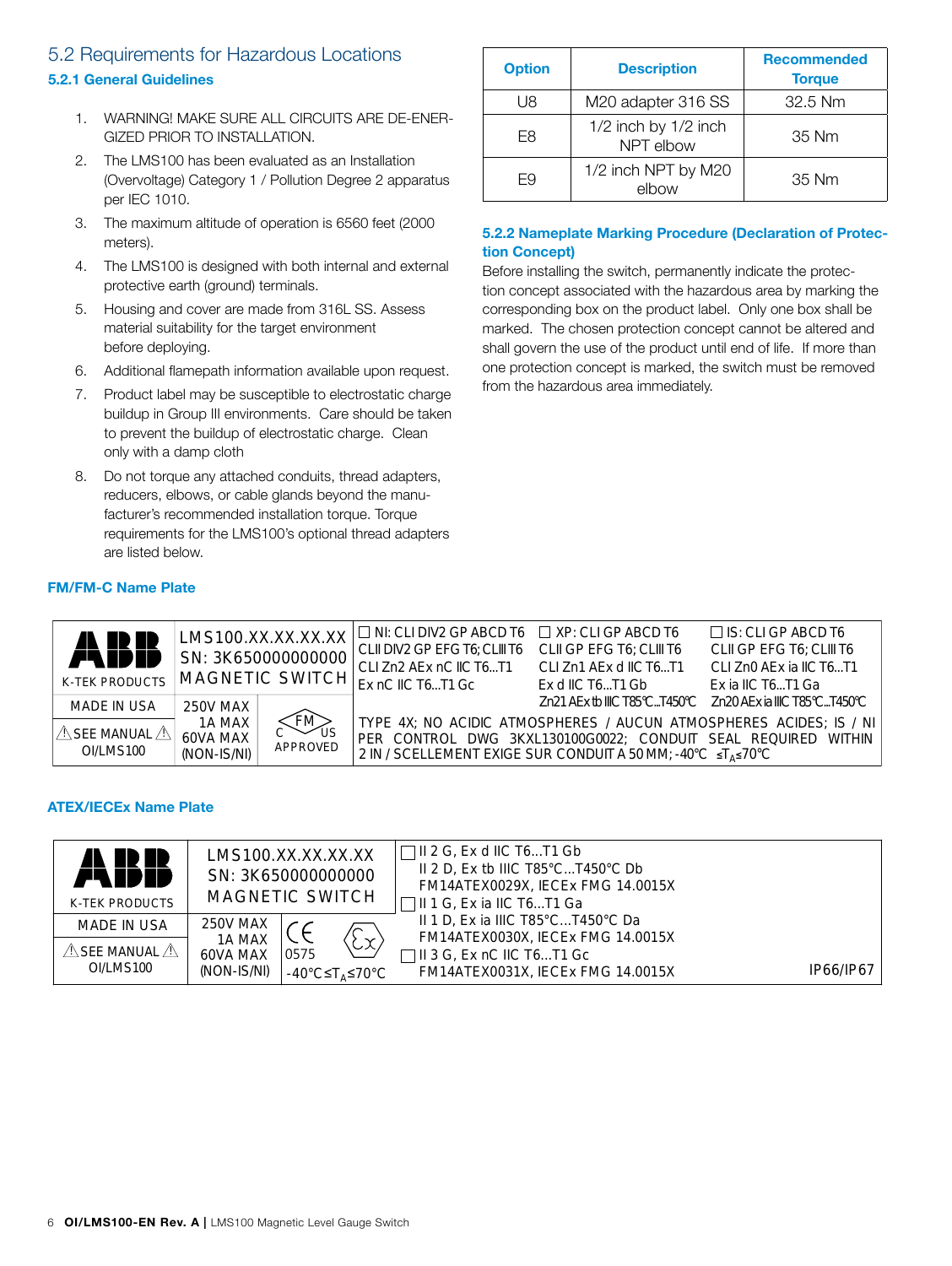#### **5.2.3 Flame Proof / Explosion Proof**

Installation Requirements (Ex d):

The LMS100 is designed for use in Zone 1 / Division 1 hazardous areas.

Installation and use of apparatus in hazardous locations shall be in accordance with an IEC 60079-14 or applicable regional standard.

If conduit is used in the installation, an approved conduit seal or stopping box is required immediately after (ATEX/IECCEx) or within 18 inches of (FM/FM-C/CSA) the end-use field wiring entrace.

Internal temperatures of the LMS100 can reach up to 257°F (125°C) when operated at maximum process and maximum ambient temperatures. The service temperature range of cable glands and field wiring shall be chosen accordingly.

Temperature classifications of the LMS100 are dependent on the temperature of the coupled process vessel. Use the table below to determine temperature class:

| <b>Maximum Process Temperature</b>                               | <b>Temperature Class</b> |
|------------------------------------------------------------------|--------------------------|
| $-40^{\circ}$ F (-40°C) $\leq$ T $\leq$ 167°F (75°C)             | T6                       |
| 167°F (75°C) < T $\leq$ 194°F (90°C)                             | T5                       |
| 194°F (90°C) < T $\leq$ 257°F (125°C)                            | T4                       |
| $257^{\circ}F(125^{\circ}C) < T \leq 374^{\circ}F(190^{\circ}C)$ | TЗ                       |
| 374°F (190°C) < T $\leq$ 554°F (290°C)                           | T <sub>2</sub>           |
| 554°F (290°C) < T $\leq$ 780°F (416°C)                           |                          |

### **5.2.4 Protection by Enclosure**

Installation Requirements (Ex tb):

Field wiring fittings such as cable glands and conduit must maintain the ingress protection rating of the enclosure (IP6X).

Not suitable for use in uncontrolled dust environments.

Temperature classification of the LMS100 is related to process temperature. The temperature class of the LMS100 can be determined by using the relationship below:



| <b>Max Process Temp</b> | <b>Temperature Class</b> |
|-------------------------|--------------------------|
| 176 °F (80 °C)          | 185 °F (85 °C)           |
| 203 °F (95 °C)          | 212 °F (100 °C)          |
| 266 °F (130 °C)         | 275 °F (135 °C)          |
| 383 °F (195 °C)         | 392 °F (200 °C)          |
| 563 °F (295 °C)         | 581 °F (305 °C)          |
| 780.8 °F (416 °C)       | 798.8 °F (426 °C)        |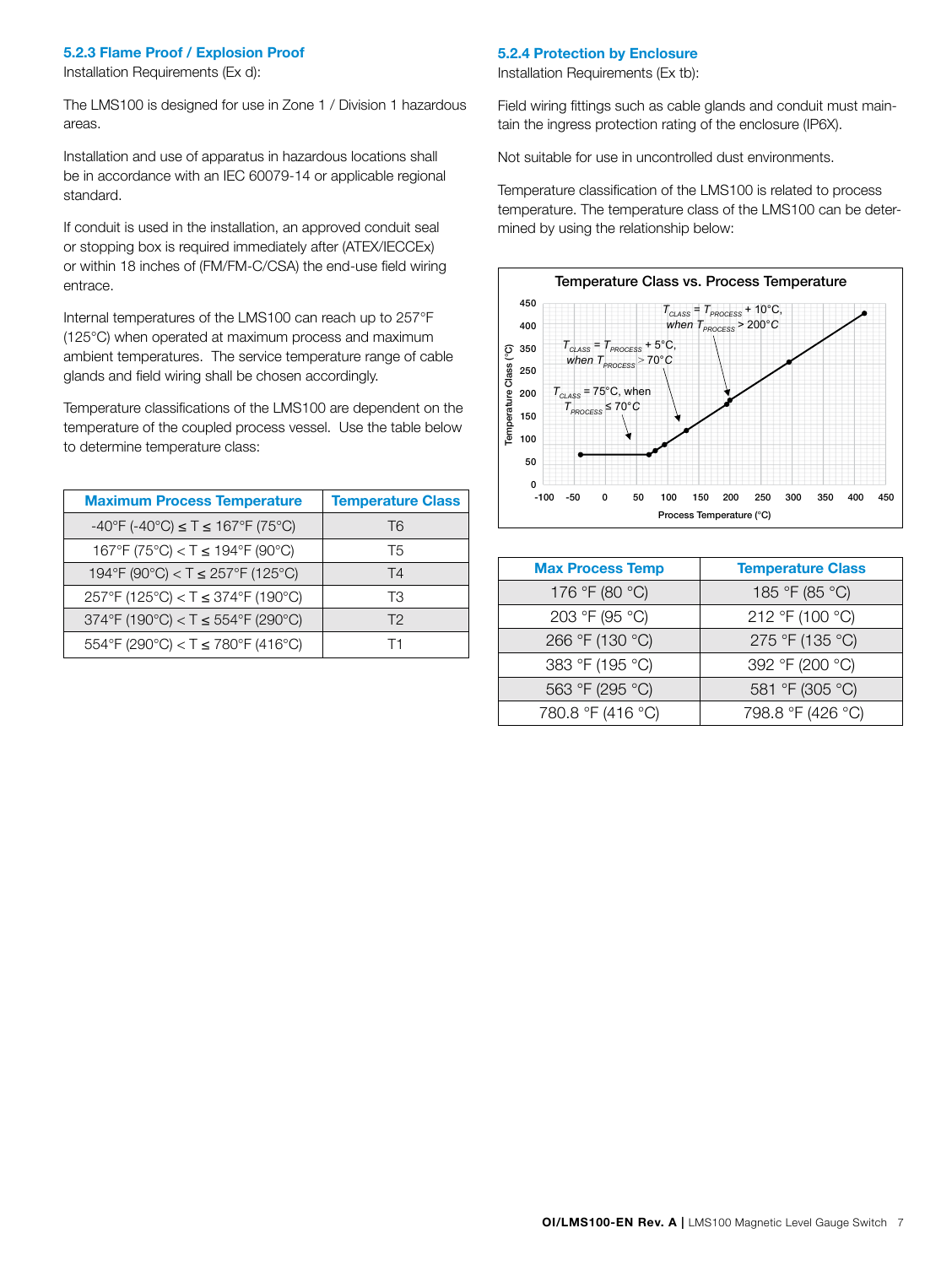

#### **5.2.5 Intrinsic Safety / Non-Incendive Requirements**

8 **OI/LMS100-EN Rev. A | LMS100 Magnetic Level Gauge Switch**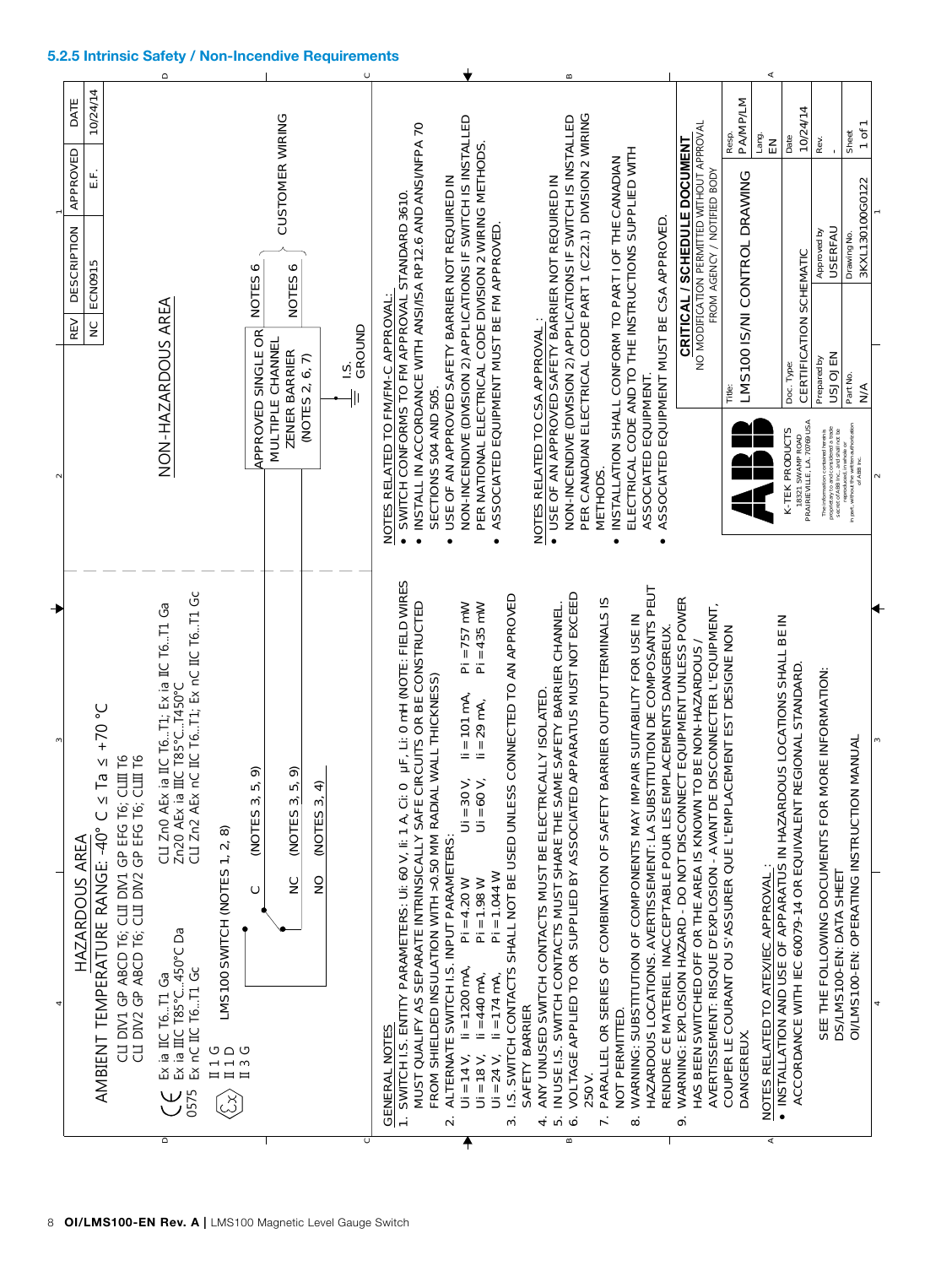### **5.3 Typical Applications**

Some ABB switch products (LMS100, MS50, MS10) are based on magnetically operated reed switches. Since reed switches have the inherent characteristic of very closely spaced switch contacts, it is extremely important to protect these contacts from high voltage transients caused by inductive loads. When an inductive load is de-energized., the collapsing magnetic field induces a high voltage of opposite polarity into itself and thus the switch . Two basic methods exist to clamp this voltage and thus protect the switch contacts.

### **D.C. Contact Protection**

### **5.4 Typical D.C. Applications**

For D.C. applications, a diode is placed in parallel with the inductive load (note the polarity of the diode and power supply). A 1N4001 general purpose diode is normally sufficient to clamp the induced voltage of the inductive load to as safe level. NOTE: Not evaluated for use in hazardous locations



### **5.5 Typical A.C. Applications**

For A.C. applications, a Metal Oxide Varistor (MOV transient surge suppressor) is placed either in parallel with the switch or the inductive load. The MOV changes from a high impedance to a very low impedance when the voltage across the MOV exceeds its rated voltage (the MOV rating must correspond with the power

supply voltage). For 120 VAC control systems a typical MO would be the GE (General electric Co.) part number V130LA10A. In either case shown, the result is the limiting of the switch voltage to approximately 130 volts. NOTE: Not evaluated for use in hazardous locations

### **A.C. Contact Protection**

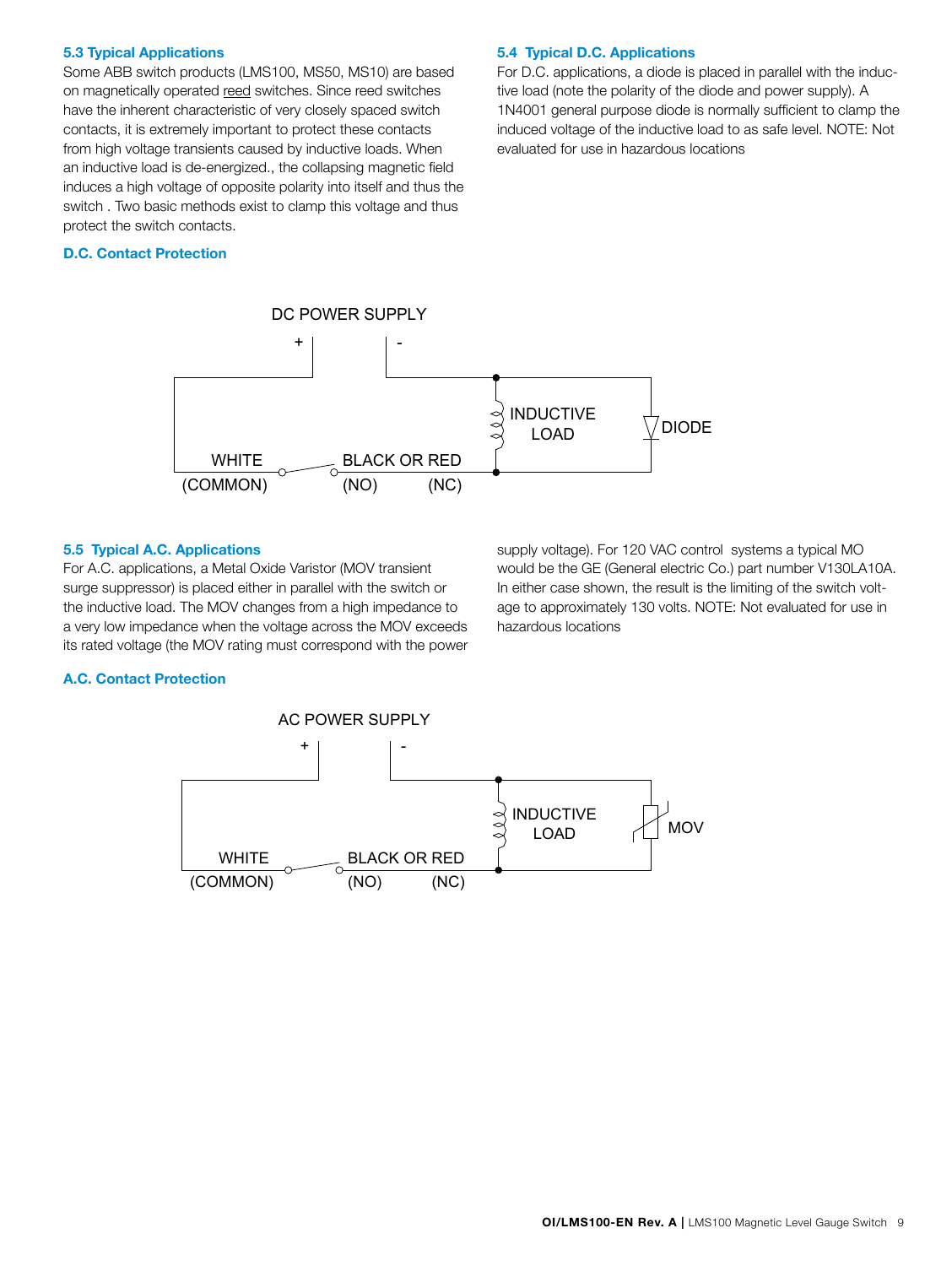## 6.0 Service

The LMS100 does not require any routine maintenance in normal day to day operation.

CAUTION: If there is a need to take the switch out of service or disconnect it for any reason, then make sure the circuit is deenergized or that the area is known to be non-hazardous.

The LMS100's reed switch core assembly is field replaceable. In the event of a failure, a replacement can be ordered through an ABB sales representative by referencing part number 3KXL130100L0001.

Reed Switch Core Assembly Replacement Instructions

**CAUTION!** De-energize all field wiring before servicing.

1) To remove the cover, first unlock the cover security bolt located at the 5 o'clock position of the cover, by turning it clockwise with an M2.5 hex key. When the bolt head no longer touches the cover, grip the cover tightly and rotate it counterclockwise to remove.



2) Remove the terminal plug and, if possible, associated field wiring from the enclosure to ensure proper clearance.

3) Using a small precision Phillips screwdriver, loosen the two screws shown in the figure below. When loose, grip the core assembly with the thumb and index fingers. Pull outward to remove. (see figure b)



4) Place the included screws into the replacement core assembly's mounting holes. Apply Loctite® 271 to each of the screws. Align the core assembly screws with the threaded holes in the enclosure as seen in the figure below. Tighten the screws with a precision Phillips screwdriver.



NOTE: removing the switch from the chamber and placing it on a flat surface as shown in the figure below will simplify the replacement process. Be sure to note and mark the exact mounting position of switch with respect to the chamber before removal.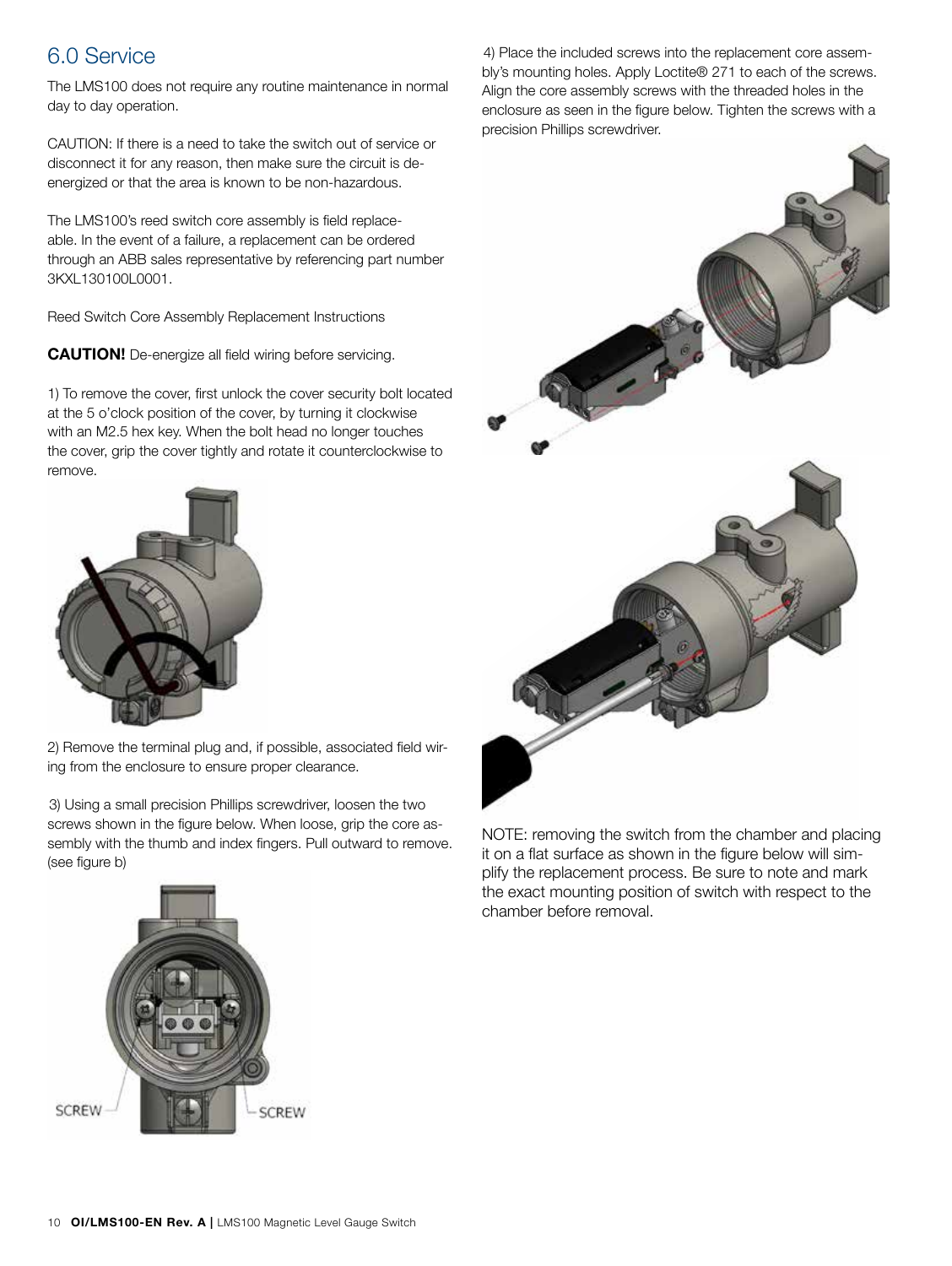**CAUTION!** Ensure that field wiring to the device remains de-energized before proceeding.

5) Insert the terminal plug and reconnect any field wiring removed in step 2. Replace the cover and tighten fully. Be sure to lock the cover in place by turning the cover security bolt counterclockwise with an M2.5 hex key until the bolt is pressed firmly against the cover.

# 7.0 Replacement Parts





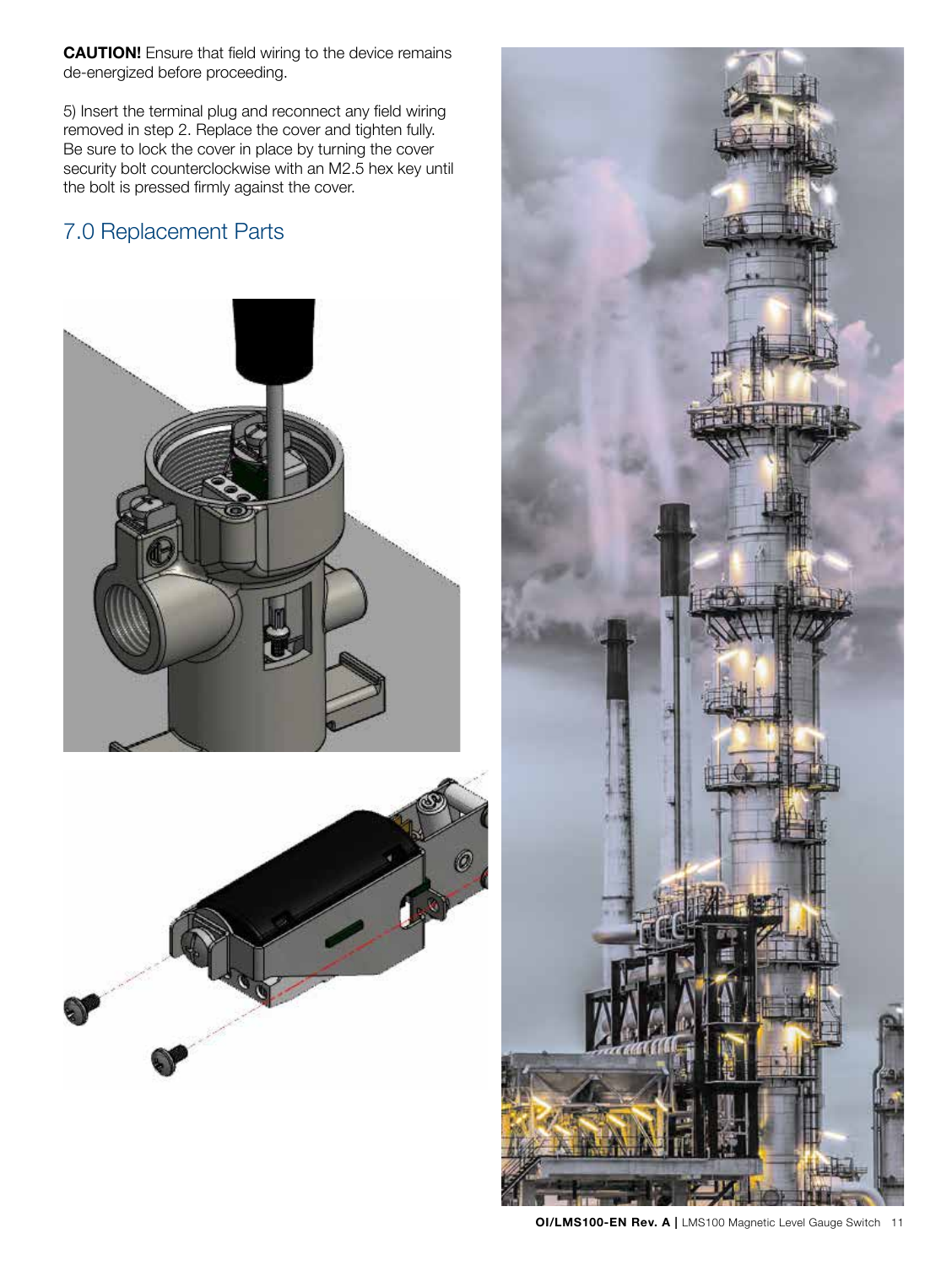# 8.0 Data Sheet Specifications:

| <b>Switch type</b>                        | Magnetically actuated, hermetically sealed, bi-stable switch.<br>Single pole, double throw (Form C)                                                                                                                                                                                                                                                                                                                                                                                                                                                                                                                                                    |
|-------------------------------------------|--------------------------------------------------------------------------------------------------------------------------------------------------------------------------------------------------------------------------------------------------------------------------------------------------------------------------------------------------------------------------------------------------------------------------------------------------------------------------------------------------------------------------------------------------------------------------------------------------------------------------------------------------------|
| <b>Contact Material</b>                   | Rhodium alloy                                                                                                                                                                                                                                                                                                                                                                                                                                                                                                                                                                                                                                          |
| <b>Switch Action</b>                      | Break before make                                                                                                                                                                                                                                                                                                                                                                                                                                                                                                                                                                                                                                      |
| <b>Max Deadband</b>                       | Approx. $+/-$ 0.75 in. (1.9 cm) of float travel                                                                                                                                                                                                                                                                                                                                                                                                                                                                                                                                                                                                        |
| <b>Contact Ratings</b>                    | Maximum voltage: 250 V AC/DC<br>Maximum current: 1 A<br>Maximum power: 60 W/VA                                                                                                                                                                                                                                                                                                                                                                                                                                                                                                                                                                         |
| <b>Minimum operating temperature</b>      | -40 $\degree$ F (-40 $\degree$ C) Contact factory regarding use in colder applications                                                                                                                                                                                                                                                                                                                                                                                                                                                                                                                                                                 |
| <b>Maximum operating temperature</b>      | 300 °F (149 °C) For process temperatures to 800 °F (427 °C), see mounting options, below                                                                                                                                                                                                                                                                                                                                                                                                                                                                                                                                                               |
| <b>Vibration</b>                          | Tested to IEC 60068-2-6 (2-2000 Hz, 2 g)                                                                                                                                                                                                                                                                                                                                                                                                                                                                                                                                                                                                               |
| Shock                                     | Tested to IEC 60068-2-29 (10 g) and IEC 60068-2-27                                                                                                                                                                                                                                                                                                                                                                                                                                                                                                                                                                                                     |
| <b>Impact</b>                             | Tested to IEC 60079-0 (1 kg)                                                                                                                                                                                                                                                                                                                                                                                                                                                                                                                                                                                                                           |
| <b>Freefall</b>                           | Test to IEC 60068-2-31 (0.5 m, 6 falls)                                                                                                                                                                                                                                                                                                                                                                                                                                                                                                                                                                                                                |
| approved<br><b>Hazardous Area Rating:</b> | FM / FM-C<br>$-40$ °C $\leq$ TA $\leq$ 70 °C<br>IS: CLI GP ABCD T6 / CLI Zn0 AEx ia IIC T6T1 / Ex ia IIC T6T1 Ga / CLII GP EFG T6 /<br>CLIII T6 / Zn20 AEx ia IIIC T85°CT450°C<br>XP: CLI GP ABCD T6 / CLI Zn1 AEx d IIC T6T1 / Ex d IIC T6T1 Gb / CLII GP EFG T6 /<br>CLIII T6 / Zn21 AEx tb IIIC T85°CT450°C<br>NI: CLI DIV2 GP ABCD T6 / CLI Zn2 AEx nC IIC T6T1 / Ex nC IIC T6T1 Gc / CLII DIV2<br>GP EFG T6 / CLIII<br><b>ATEX / IECEX</b><br>-40 °C $\leq$ TA $\leq$ 70 °C<br>II 1 G / Ex ia IIC T6T1 Ga<br>II 1 D / Ex ia IIIC T85°CT450°C Da<br>II 2 G / Ex d IIC T6T1 Gb<br>II 2 D, Ex tb IIIC T85°CT450°C Db<br>$II$ 3 G / Ex nC IIC T6T1 Gc |
| <b>Electrical Cable Connection</b>        | 1/2 in. FNPT connection                                                                                                                                                                                                                                                                                                                                                                                                                                                                                                                                                                                                                                |
| <b>Mounting options</b>                   | For process temperatures to 575 °F (301.6 °C) use switch LMS100.P1 with insulation pad.<br>For process temperatures to 800 °F (427 °C) use switch LMS100.A2 with rod mount brackets<br>with insulated KM26 Gauges, or, on ST95 Seal Fluid Supply Tanks with rod mount brackets.                                                                                                                                                                                                                                                                                                                                                                        |
| <b>Housing</b>                            | 316SS, NEMA 4X IP66/IP67, Cable entry 1/2" FNPT                                                                                                                                                                                                                                                                                                                                                                                                                                                                                                                                                                                                        |
| <b>Application note</b>                   | Inductive and Capacitive loads require special considerations. Contact factory for technical<br>literature and assistance.                                                                                                                                                                                                                                                                                                                                                                                                                                                                                                                             |
| <b>Accessories</b>                        | IR10 10 Amp Relay Output Module and PP10 PUMP-PAK Controller. See appropriate<br>sales literature for details.                                                                                                                                                                                                                                                                                                                                                                                                                                                                                                                                         |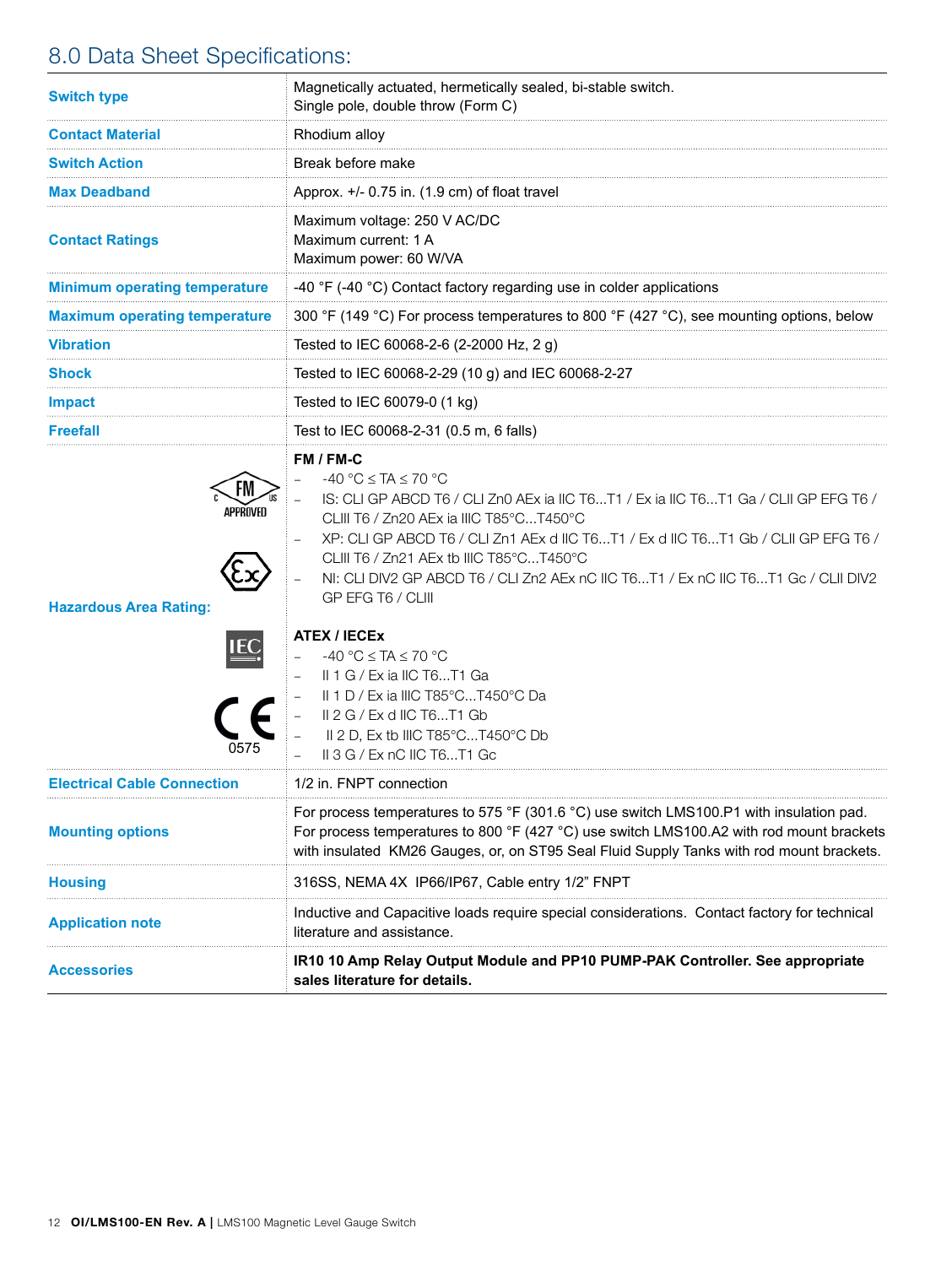# 9.0 Ordering Information:

| <b>LMS100.a.b.c.d</b> |                  |                                                                                                                                                                                  |  |  |
|-----------------------|------------------|----------------------------------------------------------------------------------------------------------------------------------------------------------------------------------|--|--|
|                       | <b>Mounting</b>  |                                                                                                                                                                                  |  |  |
|                       | A <sub>1</sub>   | Standard, up to 300 °F (149 °C) (mounted to<br>chamber via gear clamps)                                                                                                          |  |  |
|                       | A2               | Switch rod mount up to 350 $\degree$ F (176.6 $\degree$ C) max<br>process temperatures. When used with chamber<br>insulation option,<br>800 °F (427 °C) max process temperatures |  |  |
| b                     |                  | High temperature processes insulation options                                                                                                                                    |  |  |
|                       | Y <sub>0</sub>   | Standard, without insulation pad, up to 300 °F (149<br>°C) (standard gear clamp mounting)                                                                                        |  |  |
|                       | P <sub>1</sub>   | Insulation pad (IH) for temperature, up to 575 °F<br>(301.6 °C) (with standard gear clamp mounting<br>only)                                                                      |  |  |
| C                     | <b>Approvals</b> |                                                                                                                                                                                  |  |  |
|                       | Y0               | General Purpose, (not for hazardous locations)                                                                                                                                   |  |  |
|                       | N <sub>4</sub>   | FM / FM-C (Canada), (see applicable approval<br>markings on page 2)                                                                                                              |  |  |
|                       | E <sub>4</sub>   | ATEX, IECEx, (see applicable approval markings on<br>page 2)                                                                                                                     |  |  |
| d                     |                  | <b>Electrical cable connection</b>                                                                                                                                               |  |  |
|                       | A <sub>1</sub>   | Standard 1/2 inch FNPT                                                                                                                                                           |  |  |
|                       | U8               | M20 adapter 316 SS, ATEX, IEC, CSA, Ex<br>approved                                                                                                                               |  |  |
|                       | F8               | 1/2 inch by 1/2 inch NPT elbow for cyrogenic<br>insulation applications, ATEX, IEC, CSA, Ex<br>approved                                                                          |  |  |
|                       | F <sub>9</sub>   | 1/2 inch NPT by M20 elbow for cyrogenic insulation<br>applications, ATEX, IEC, CSA, Ex approved                                                                                  |  |  |
|                       |                  | <b>Accessories ordered separately</b>                                                                                                                                            |  |  |

| ΔR1 | 10 A relay output module (IR10) |
|-----|---------------------------------|
| ΔΡΩ | Pump pack controller (PP10)     |

### **Mounting**

The LMS100 is mounted using two stainless steel clamps that pass behind the housing's integrated mounting tabs. The switch can be easily positioned by loosening the clamp and sliding the switch to the correct position on the chamber. Other switches can be added at any time, without the concern for additional process piping or valves. Note that two switches can be mounted so that they can trip at the same point or at two points separated by more than the height of the switch.

### **Operation**

The LMS100 consists of a form C reed switch actuated by a rotating permanent magnet. The reed switch uses precious metal contacts in an inert gas atmosphere sealed by glass to metal bond. A magnetic float traveling in a chamber, relative to the LMS100 causes the reed switch to change state. After the float has passed, the reed switch will maintain it's state until the float reverses direction and passes the switch in the opposite direction. The action of the switch is break before make. The hermetically sealed contacts serve to insure a high degree of hazardous area safety, weather resistance and general reliability of the product.

### **Application**

The LMS100 will provide either a normally open or normally closed dry contact which may be used to activate external devices such as alarms or annunciator. Its main application is to sense the passing of a magnetic float in a KM26 level gauge, or similar chamber, attached to a vessel containing a fluid. These trip points can be used for alarms to activate a pump motor starter relay.





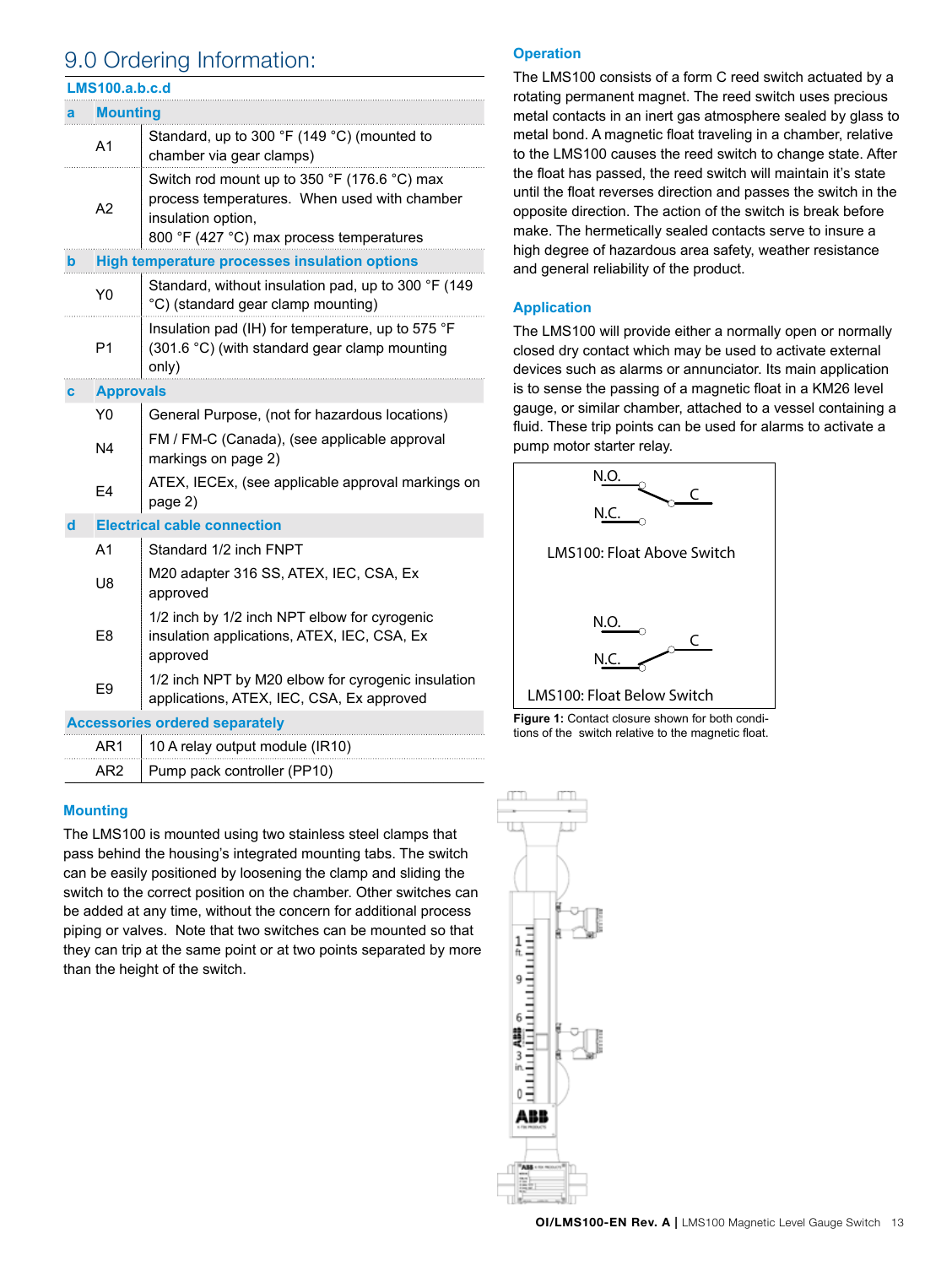## 10.0 Warranty Statement

### **5 YEAR WARRANTY FOR:**

KM26 Magnetic Liquid Level Gauges; MagWave Dual Chamber System; LS Series Mechanical Level Switches (LS500, LS550, LS600, LS700, LS800 & LS900); EC External Chambers, STW Stilling Wells and ST95 Seal Pots.

#### **3 YEAR WARRANTY FOR:**

KCAP300 & KCAP400 capacitance switches. BETA Pressure and Temperature Switches have a limited factory guarantee, excluding wetted parts & consumables.

#### **2 YEAR WARRANTY FOR:**

AT100, AT100S and AT200 series transmitters; RS80 and RS85 liquid vibrating fork switches; RLT100 and RLT200 reed switch level transmitters; TX, TS, TQ, IX and IM thermal dispersion switches; IR10 and PP10 External Relays; MT2000, MT5000, MT5100 and MT5200 radar level transmitters; RI100 Repeat Indicators; KP paddle switches; A02, A75 & A77 RF capacitance level switches and A38 RF capacitance level transmitters; Buoyancy Level Switches (MS50, MS10, MS8D & MS8F); Magnetic Level Switches (LMS100, MS40, MS41, PS35 & PS45).

#### **1 YEAR WARRANTY FOR:**

KM50 gauging device; AT500 and AT600 series transmitters; LaserMeter and SureShot series laser transmitters; LPM200 digital indicator; DPM100 digital indicators; APM100 analog indicators; KVIEW series digital indicators and controllers; SF50 and SF60 vibrating fork switches, KB Electro-Mechanical Continuous Measuring Devices, KSONIK ultrasonic level switches, transmitters & transducers, ChuteMaster Microwave Transmitter / Receiver and TiltMaster Switches.

### **SPECIAL WARRANTY CONSIDERATIONS:**

ABB does not honor OEM warranties for items not manufactured by ABB (i.e. Palm Pilots). These claims should be handled directly with the OEM.

ABB will repair or replace, at ABB's election, defective items which are returned to ABB by the original purchaser within the period specified above from the shipment date of the item and which is found, upon examination by ABB, to its satisfaction, to contain defects in materials or workmanship which arose only under normal use and service and which were not the result of either alterations, misuse, abuse, improper or inadequate adjustments, applications or servicing of the product. ABB's warranty does not include onsite repair or services. Field service rates can be supplied on request.

If a product is believed to be defective, the original purchaser shall notify ABB and request a Returned Material Authorization before returning the material to ABB, with transportation prepaid by the purchaser. (To expedite all returns/repairs from outside of the United States, consult ABB's customer service team (service@ktekcorp.com) to determine an optimal solution for shipping method and turnaround time.) The product, with repaired or replaced parts, shall be returned to the purchaser at any point in the world with transportation prepaid by ABB for best-way transportation only. ABB is not responsible for expedited shipping charges. If the product is shipped to ABB freight collect, then it will be returned to the customer freight collect.

If inspection by ABB does not disclose any defects in material or workmanship, ABB's normal charges for repair and shipment shall apply (minimum 250.00 USD).

The materials of construction for all ABB products are clearly specified and it is the responsibility of the purchaser to determine the compatibility of the materials for the application.

THE FOREGOING WARRANTY IS ABB'S SOLE WARRANTY AND ALL OTHER WARRANTIES EXPRESSED, IMPLIED, OR STATUTORY, INCLUDING ANY IMPLIED WARRANTY OF MER-CHANTABILITY OF FITNESS FOR A PARTICULAR PURPOSE, ARE EXCLUDED AND NEGATED TO THE MAXIMUM EXTENT PERMITTED BY LAW. NO PERSON OR REPRESENTATIVE IS AUTHORIZED TO EXTEND ANY OTHER WARRANTY OR CRE-ATE FOR ABB ANY OTHER LIABILITY IN CONNECTION WITH THE SALE OF ABB'S PRODUCTS. THE REMEDIES SET FORTH IN THIS WARRANTY ARE EXCLUSIVE OF ALL OTHER REM-EDIES AGAINST ABB. ABB SHALL NOT BE LIABLE FOR ANY CONSEQUENTIAL, INCIDENTAL, OR SPECIAL DAMAGES OF ANY KIND. ABB'S SOLE OBLIGATION SHALL BE TO REPAIR OR REPLACE PARTS (FOUND TO BE DEFECTIVE IN MATERI-ALS OR WORKMANSHIP) WHICH ARE RETURNED BY THE PURCHASER TO ABB.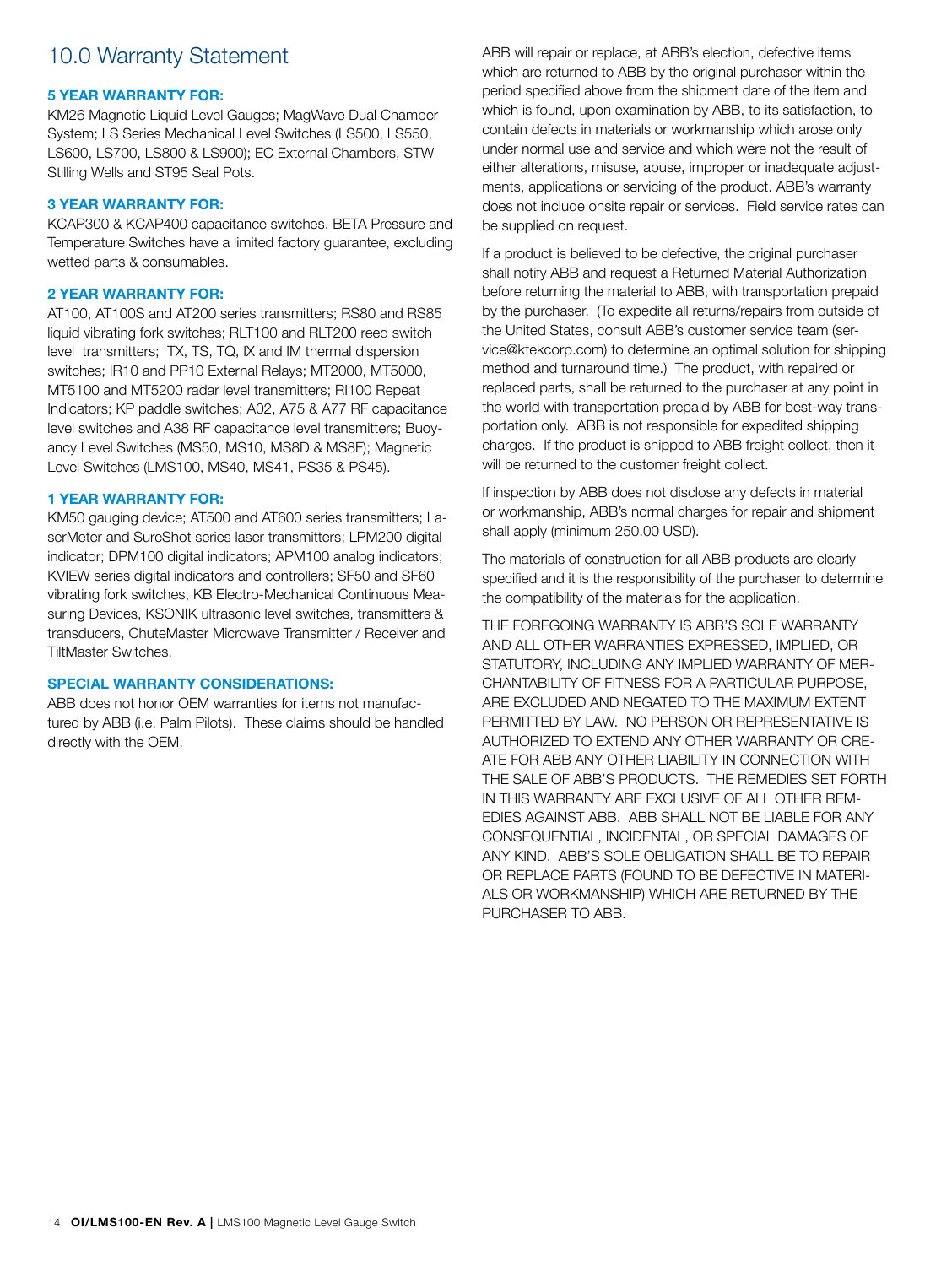## 11.0 RMA Form



ABB US 18321 Swamp Road Prairieville, LA 70769 Phone: +1 (225) 673-6100 Fax: +1 (225) 673-2525 Email: service@ktekcorp.com Toll Free: (800) 735-5835

### **\*\*\* IMPORTANT CUSTOMER NOTICE: PLEASE READ PRIOR TO RETURNING PRODUCTS TO ABB\*\*\***

Be sure to include the Return Authorization (RA) number on the shipping label or package to the attention: Customer Service. A copy of this document should also be included with the packing list. ABB wants to maintain a safe work environment for its employees. In the event, the returned product or material has been in contact with a potentially hazardous chemical, per federal regulations, the customer must provide evidence of decontamination and the related chemical composition and characteristics. In order to expedite your return, please include the applicable Material Safety Data Sheets (MSDS) and decontamination tags by affixing these documents in close proximity to the shipment label for identification purposes. (January 18, 2006)

| Return Authorization Form |              |  |  |
|---------------------------|--------------|--|--|
| Customer:                 | Date:        |  |  |
| Contact Name:             | Product:     |  |  |
| Contact Email:            | Serial No:   |  |  |
| Contact Phone:            | Job No:      |  |  |
| Contact Fax:              | Service Rep: |  |  |

| Completed by Customer                                                                                                                                                                                                                                |                                 |  |  |  |
|------------------------------------------------------------------------------------------------------------------------------------------------------------------------------------------------------------------------------------------------------|---------------------------------|--|--|--|
| Reason                                                                                                                                                                                                                                               |                                 |  |  |  |
| Problem Found: None                                                                                                                                                                                                                                  |                                 |  |  |  |
| Action: None<br>Requested:<br>Is expedited return shipping requested?<br>$\Box$ Yes<br>If yes, please provide a purchase order or your shipper's account number (ex. FedEx or UPS). ABB pays return transport via<br>standard ground shipments only. |                                 |  |  |  |
| If purchase order is issued, a copy of purchase order must be included with return documentation.                                                                                                                                                    |                                 |  |  |  |
| Is ABB authorized to repair items determined to be non-warranty?<br>If yes, a copy of purchase order must be included with return documentation.                                                                                                     | $\Box$ Yes<br><b>Account #:</b> |  |  |  |
| <b>Customer PO:</b><br>Date:                                                                                                                                                                                                                         |                                 |  |  |  |
| Has product been in contact with any potentially hazardous chemical?<br>Yes<br>If yes, documentation product and forward MSDS to ABB, "ATTN: Customer Service"                                                                                       |                                 |  |  |  |
| Return Repaired Product to Address                                                                                                                                                                                                                   |                                 |  |  |  |
| Shipping Address:                                                                                                                                                                                                                                    | <b>Billing Address:</b>         |  |  |  |
|                                                                                                                                                                                                                                                      |                                 |  |  |  |
|                                                                                                                                                                                                                                                      |                                 |  |  |  |
|                                                                                                                                                                                                                                                      |                                 |  |  |  |
|                                                                                                                                                                                                                                                      | Ship Via:                       |  |  |  |